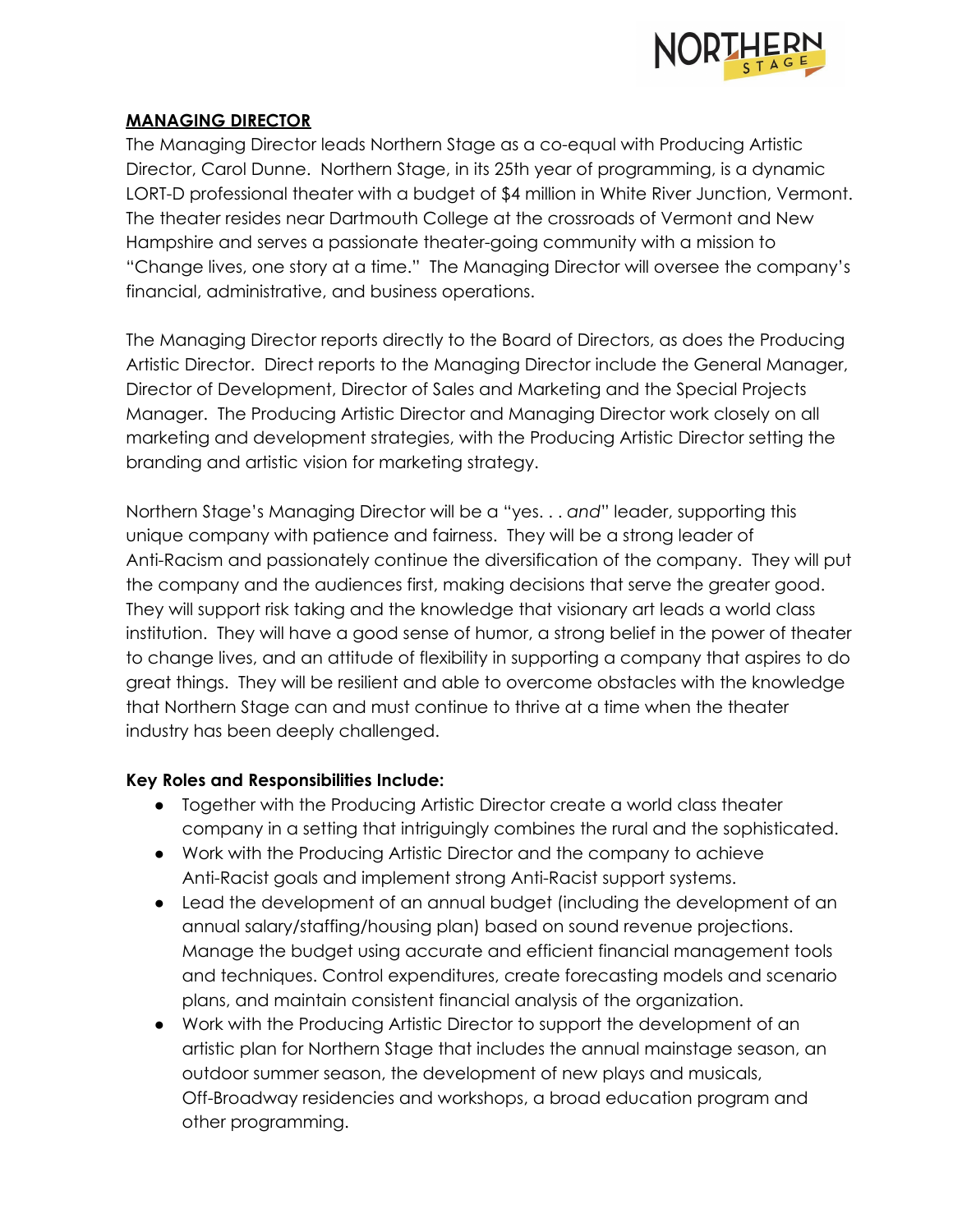

- Support the Producing Artistic Director's leadership of programs for the Helen Gurley Brown Foundation with financial oversight and administrative leadership.
- Attend Board meetings and committee meetings as appropriate and as requested by the Chair of the Board. Act as a staff leader on Finance & Board Development Board Committees, as well as other ad-hoc committees (Strategic Framework, Communications, Housing) as appropriate.
- Supervise Northern Stage's development department, including strategy and direct prospect cultivation and solicitation for the capital campaign and annual development activities of the company.
- With the Development Director and the Special Projects Manager, oversee the fundraising for and design and implementation of workforce housing on Gates Street. This new 30-unit housing development will help to alleviate statewide housing shortages while improving the lives of the Northern Stage staff and artists.
- Manage office staff in a positive and nurturing way, practicing radical mentorship and encouraging a healthy work-life balance.
- Provide overall leadership for the sales and marketing efforts of the organization, including audience development, media, sales, public relations, publications, growth strategies for all earned income, and institutional marketing.
- Oversee and guide facilities, equipment and/or furnishings maintenance, upkeep to ensure code compliance and adherence to safety standards as prescribed by OSHA and collective bargaining partners. Direct the work of the staff responsible for facilities, equipment and/or furnishings. Make decisions or recommendations regarding rentals, new purchases or replacements of existing facilities, equipment, or furnishings.
- With the Producing Artistic Director, take an active role as an advocate in the community, and with the Producing Artistic Director, serve as the public face of the company.
- With the Producing Artistic Director and Board representatives stimulate the development of a strategic plan that supports visionary work while building a sustainable financial future.
- Support the Producing Artistic Director who serves as the key negotiator for all contracts on behalf of Northern Stage, including those for production rights, tours and Off- Broadway transfers and any Northern Stage activities offsite, and in a supervisory role for individuals should department heads need support.
- With the Producing Artistic Director, take an active role as a key representative of the organization on the national stage, with the League of Resident Theaters, Theater Communications Group, and other national and international networks and persons.

**Job Type:** Full time, with some nights and weekends required **Contract Dates:** To be determined with successful candidate. **Compensation:** LORT-D competitive salary